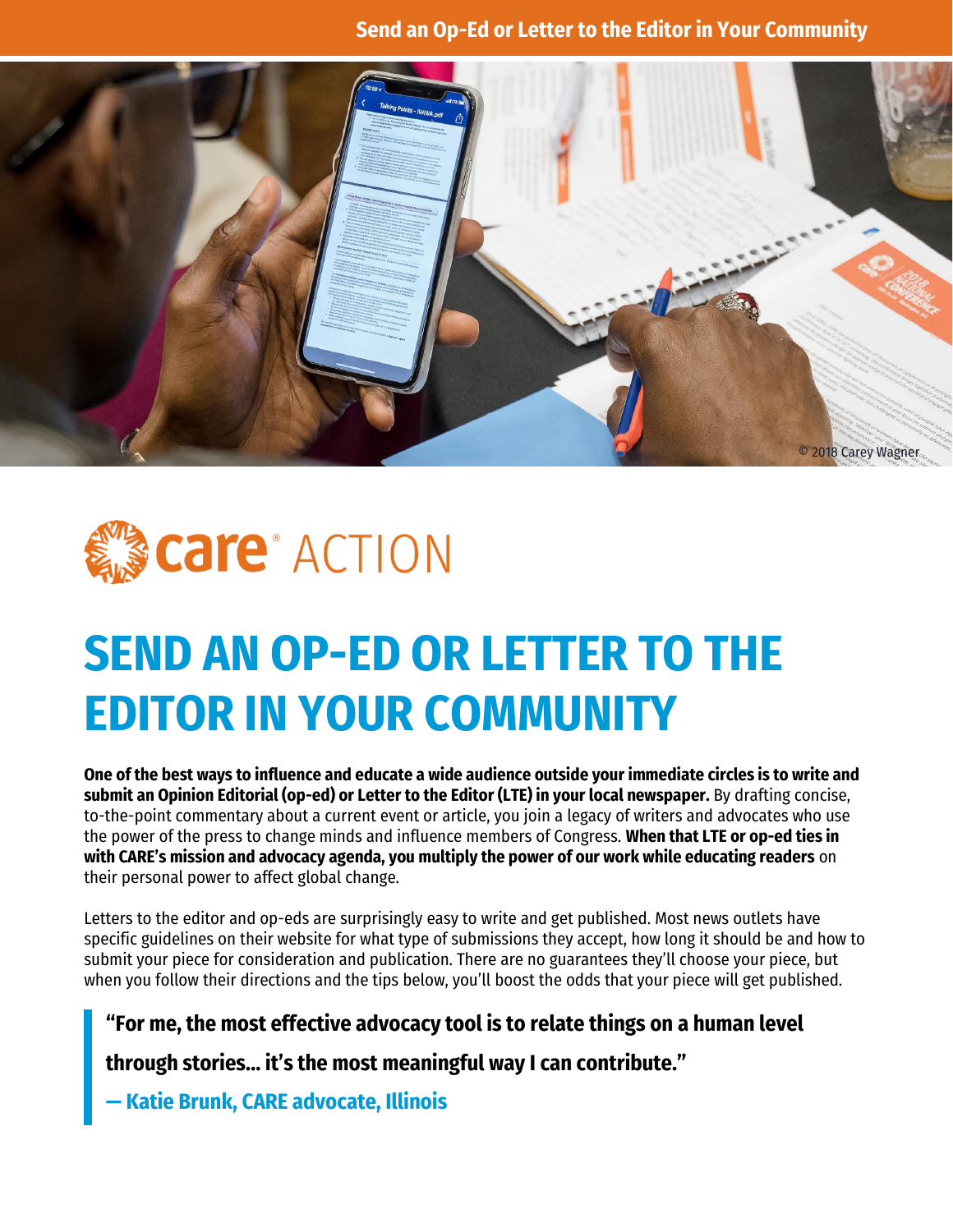# What's The Difference Between an LTE and an Op-Ed?

**LTE's are short and fast!** They provide a quick reply to a recently published article or column. They should:

- Be around 250 words in length
- Reference an article that appeared in that specific newspaper
- Suggest a call-to-action

**Op-eds are long form!** They offer a new point or counterpoint to an article. They should:

- Be around 400-500 words in length
- Suggest a call-to-action

# **Defining a Call-To-Action**

*A call-to-action, or CTA, is a crucial part of your advocacy with elected officials and those in your community. It's essentially what you want someone to do! This could be cosponsoring a piece of legislation in Congress, showing public support for a specific issue on social media, or encouraging members of your community to register to vote ahead of an election. CARE strives for clear and succinct calls to action that are impactful for our global work.*

# 13 Tips for Writing a Great LTE or Op-Ed

## **1. Start with your Regional Advocacy Manager**

Reach out and tell them your idea and **they'll give you advice and guidance on writing and submitting your piece**. Your RAM will:

- Help you find the right resources and examples to connect your story and opinion with CARE's advocacy agenda
- Review your piece and offer feedback
- Provide personalized, one-on-one training on how to submit and publish your piece.



## **2. Familiarize yourself with the issues**

Learn about the unique issue areas you will be basing your LTE or op-ed on. **Familiarize yourself with CARE's talking points** (below) and make sure your piece is accurate before submitting. Additional background or context on the issues can always be found on care.org.

#### **Talking Points for CARE's Issue Areas:**

- [Foreign Assistance](https://care.org/wp-content/uploads/2020/08/US-Foreign-Assistance-Issue-Brief-2019-SCREEN.pdf)
- [Gender in Emergencies](https://care.org/wp-content/uploads/2020/08/Gender-in-Emergencies-Issue-Brief-2019-SCREEN.pdf)
- [Food and Nutrition Security](https://care.org/wp-content/uploads/2020/08/FNS-Issue-Brief-2019-Screen.pdf)
- **[Sexual & Reproductive Health and Rights](https://care.org/wp-content/uploads/2020/08/Healthy-Moms-Healthy-Society-Issue-Brief-2019-SCREEN.pdf)**

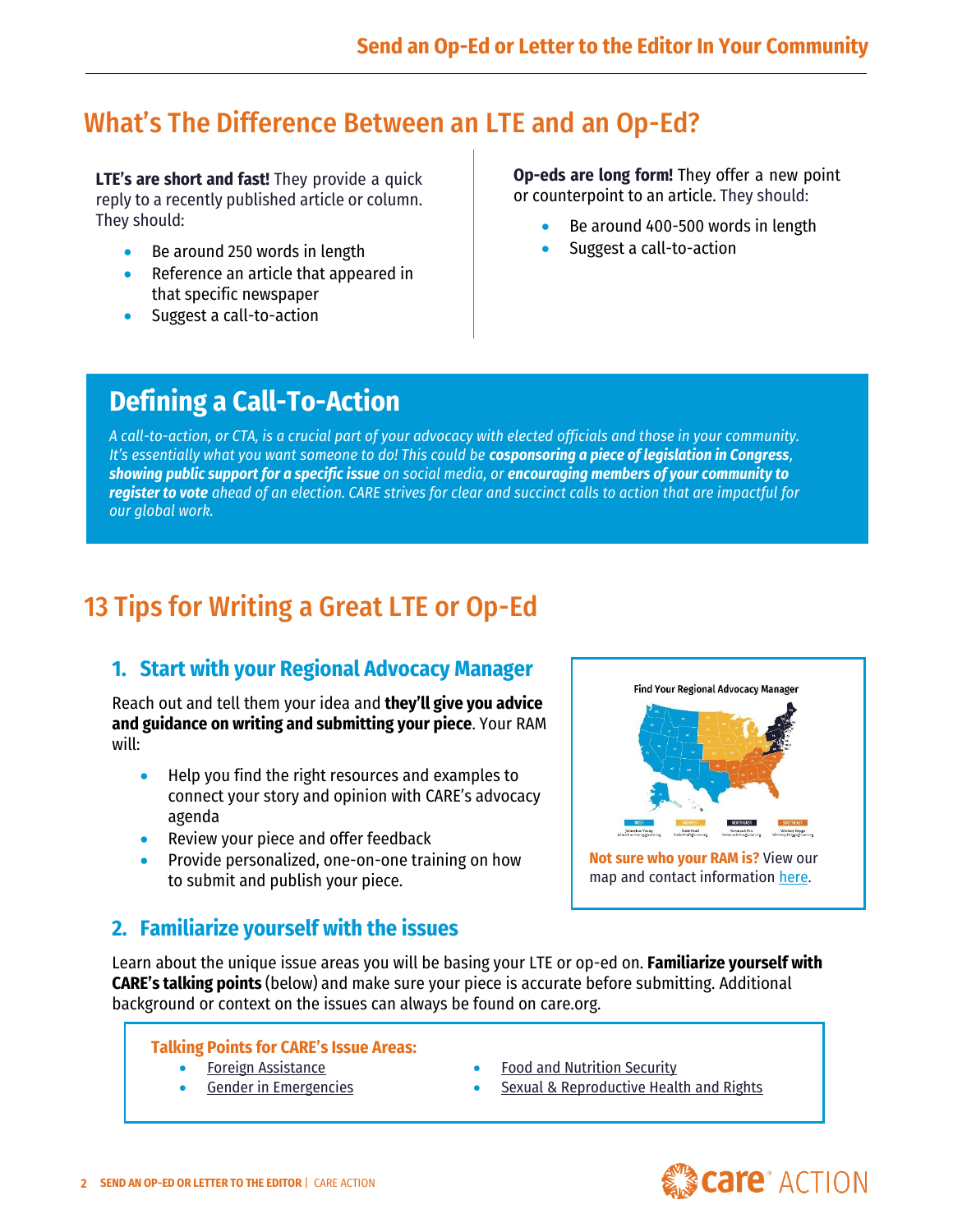## **3. Get inspired**

**Read other op-eds and LTEs for ideas on how to write your own** and check out our sample LTE and op-ed templates below.

## **4. Find your angle**

The more **tailored**, **local** and **timely** you are, the higher your chances for success. Be sure to pay regular attention to stories in your local newspaper.



© 2018 Carey Wagner/CARE

#### **5. Be current**

Base your LTE or op-ed on information the newspaper has recently published and/or current events they've referenced. **Write and submit your piece close to the time the original event or article occurred**, ideally within a few days.

## **6. Start writing**

Expect to write a few drafts of your LTE or op-ed before you are ready to submit it for publication. **Edit thoroughly**, watch your spelling and grammar and be sure to have someone else (like your RAM) read your piece before you submit it.

#### **7. Hook 'em**

**Open your piece with a strong sentence** that pulls your reader in and keeps them reading. Start with action, not history.

## **8. Provide numbers**

Compelling statistics go a long way to add legitimacy to your piece. Your RAM can make sure you have the right stats to boost your opinion and highlight CARE's work.



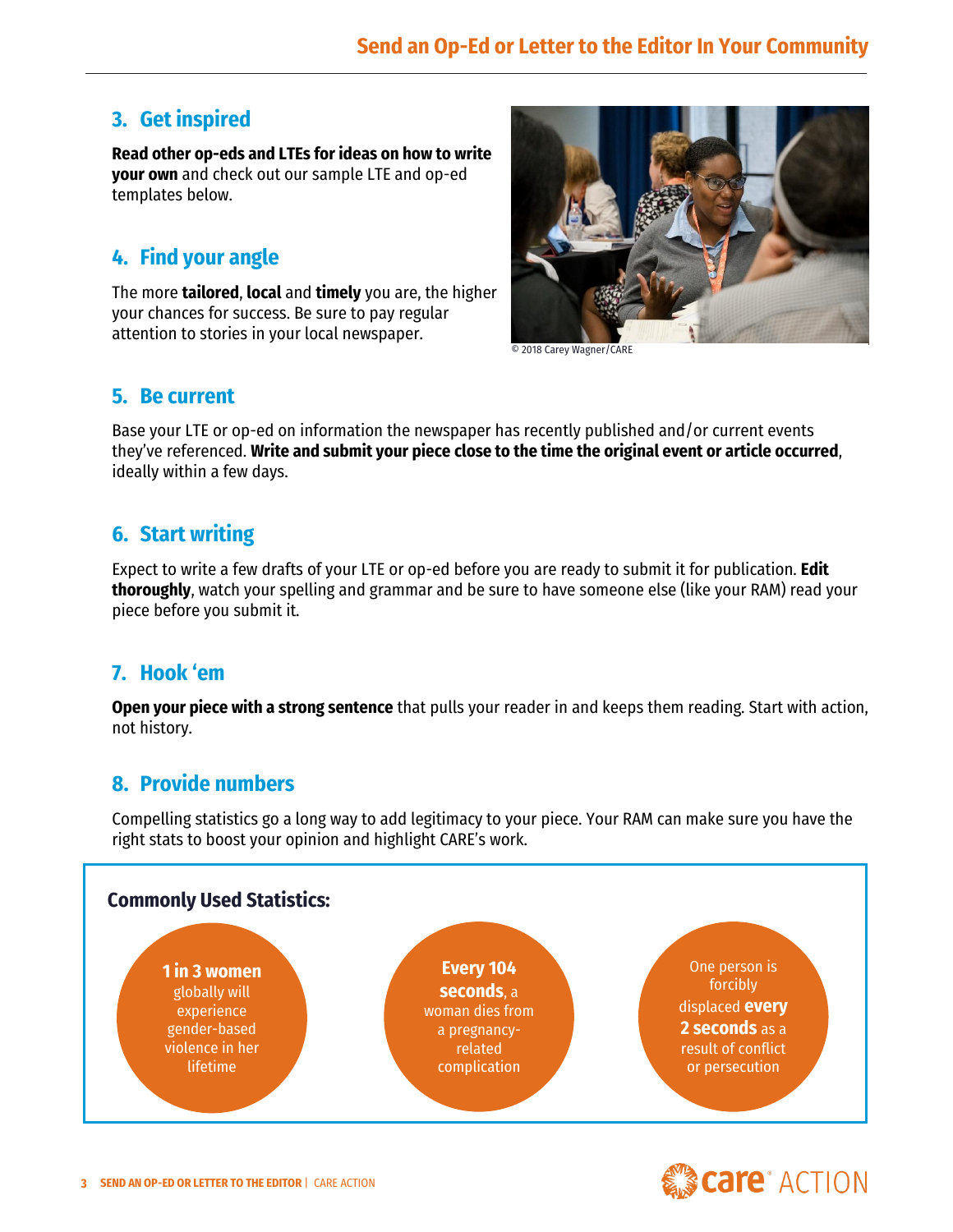#### **9. Tell a story**

All numbers and no narrative make for a very boring article. **Add personal details** when possible to make your opinion more relevant to readers lives.

## **10. Mention CARE**

**Connect the dots for your reader** between the article or event you're referencing and CARE's mission and advocacy agenda. Your RAM can help ensure you represent CARE accurately.

#### **11. Mention your Member of Congress**

If it's appropriate in your piece, **add a quote from your Senator or Congressperson and reference their work**. Then, share the piece with their office and tag them on social media once it's published.

#### **12. Make a call-to-action**

**Tell your reader what you want them to do** after they read your piece. Do you want them to call their Senator, sign a petition, read an article, donate to a cause? Tell them! Your RAM can help you figure out exactly what your call-to-action should be.

#### **13. Stick to the wordcount**

If your piece is too long, it might not get published. **It might also get shortened by an editor** who cuts the parts you think are most important, so submit something that is concise to avoid additional cuts later on.

# Publication and Promotion

#### **What should you do if your piece gets published?**

Celebrate and promote your piece! Take pride in your work and the difference you're making. Here's what you should do next:

- Send your published LTE or op-ed to your Member(s) of Congress via email or social media (which you can find on their website)
- Share it with your Regional Advocacy Manager  $-$  it may even show up on CARE's social media accounts!
- Promote the piece on your personal social media accounts
- Email it to people in your community, to CARE staff and to your fellow advocates

#### **What if your piece didn't get published?**

No worries — that happens to every writer. If the topic is still

# **Share Your Work!**

*"I've been published in @[Publication Name] urging U.S. Congress to support @CARE's global work and the issues I care about. Check it out! [Insert Link]"*

current, try polishing it up and sending it to another newspaper. National publications and newspapers located in other cities and states are always looking for compelling, well-written editorials.

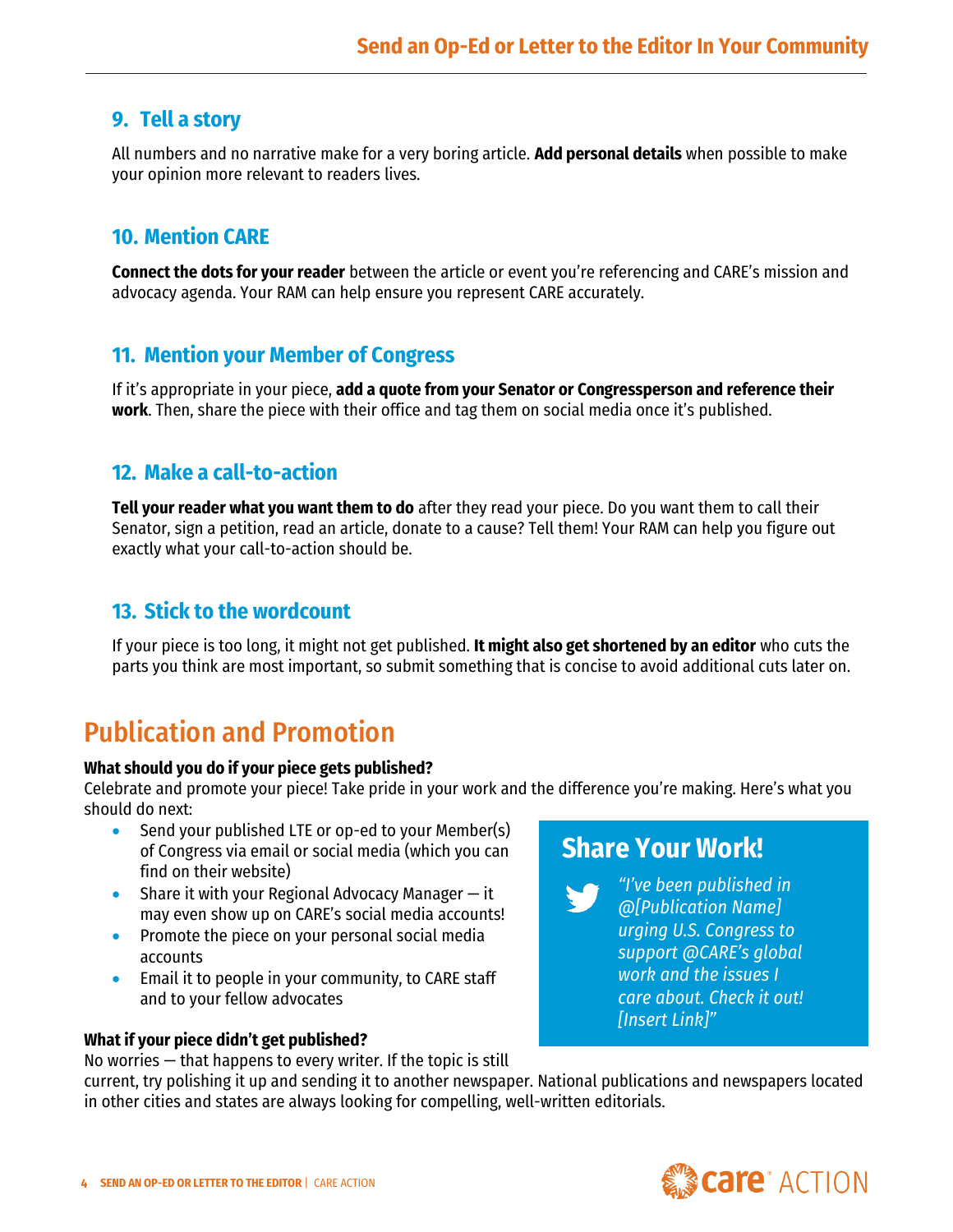Keep a list of publications you want to target and keep trying.

Another good way to make good use of your written letter and keep the conversation going is to send your unpublished LTE to your member of Congress. Here's a sample message you can use:

| <b>Email Template:</b>                                                                                                                                                                                                                                                                                                                                                                                                                                                                                                           |
|----------------------------------------------------------------------------------------------------------------------------------------------------------------------------------------------------------------------------------------------------------------------------------------------------------------------------------------------------------------------------------------------------------------------------------------------------------------------------------------------------------------------------------|
| Dear Representative/Senator ____________ (Your Member of Congress's Name),                                                                                                                                                                                                                                                                                                                                                                                                                                                       |
| I am a constituent of yours living in ____________ (District or State).                                                                                                                                                                                                                                                                                                                                                                                                                                                          |
| I wanted to share this Letter to the Editor I recently submitted to the ___________(Publication Name)<br>urging Senator/Representative ___________ to support ____________(Issue, like funding for a global<br>COVID-19 response). As you'll read in my letter, this is an important issue to me and I hope I can count<br>on Senator/Representative _______________'s support. Unfortunately, my letter wasn't published by the<br>(Publication Name) but I'll be sure to share if it gets picked up by any other local papers. |
| Your Name<br>Your Phone Number<br>Your Fmail                                                                                                                                                                                                                                                                                                                                                                                                                                                                                     |

# **How Influential Are LTEs and Op-Eds?**

*Members of Congress care a lot about what is written about them in the media and about what their constituents are concerned about. They also frequently submit their own LTEs and op-eds to local and national publications as a way to express their opinions and let constituents and other Members know what they're working on. That makes LTEs and Op-eds very influential for keeping Congress informed and accountable.* 



© 2019 Laura Noel/CARE

#### **Samples:**

*Review CARE's samples below to orient yourself with writing and preparing pieces for media.*

Sample LTE: Pg 6 Sample Op-Ed: Pg 7

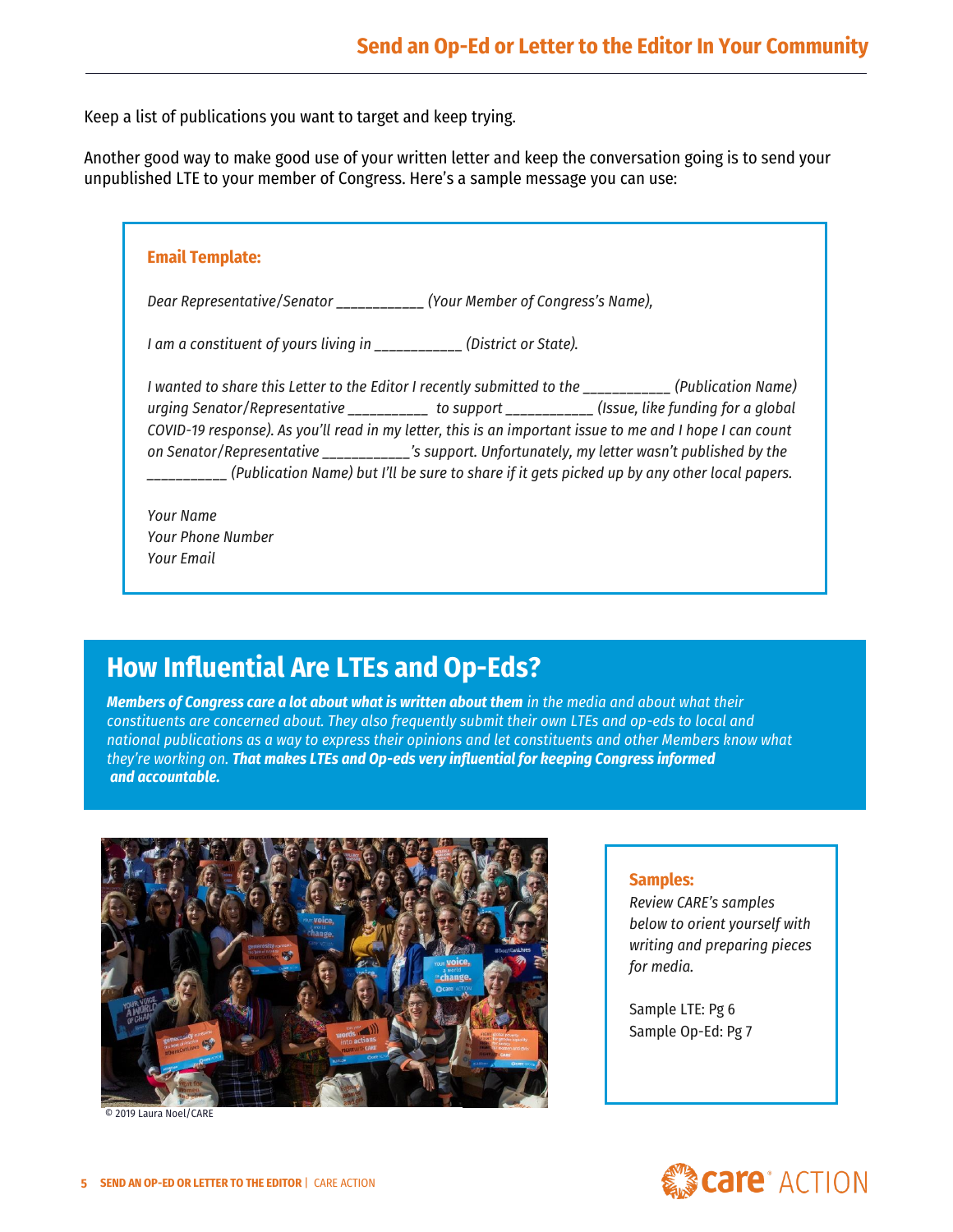#### **Sample LTE:**

*Millions of Americans are hungry. Your article today on long lines at food banks during COVID-19 resonated with me as evidence of growing food insecurity around the world. Older Americans remember the soup kitchens that popped up in every city during the Great Depression. People who live in developing countries don't have to think that far back in history. For billions of people who live in poverty around the world, food insecurity is a current event that's growing worse by the day.* 

*Right now, 35 million Americans live with hunger. Globally, 820 million people will go to bed hungry tonight, and 2 billion more don't know where their next meal is coming from.*

*When people are hungry, they're unable to work, learn, think or grow to their full potential. When they're fed and have secure food access, they can change their lives and support their families and communities.* 

*Whether it's happening in the U.S. or in another part of the world, food insecurity is a solvable problem that can stabilize entire countries. Donate to your local food bank and to organizations like CARE.org who provide solutions for poverty eradication and elimination of food insecurity. Then, contact your Member of Congress and tell them that tackling food insecurity is important to you, important for our communities and essential for stabilizing a hungry world.* 

*Your Signature*